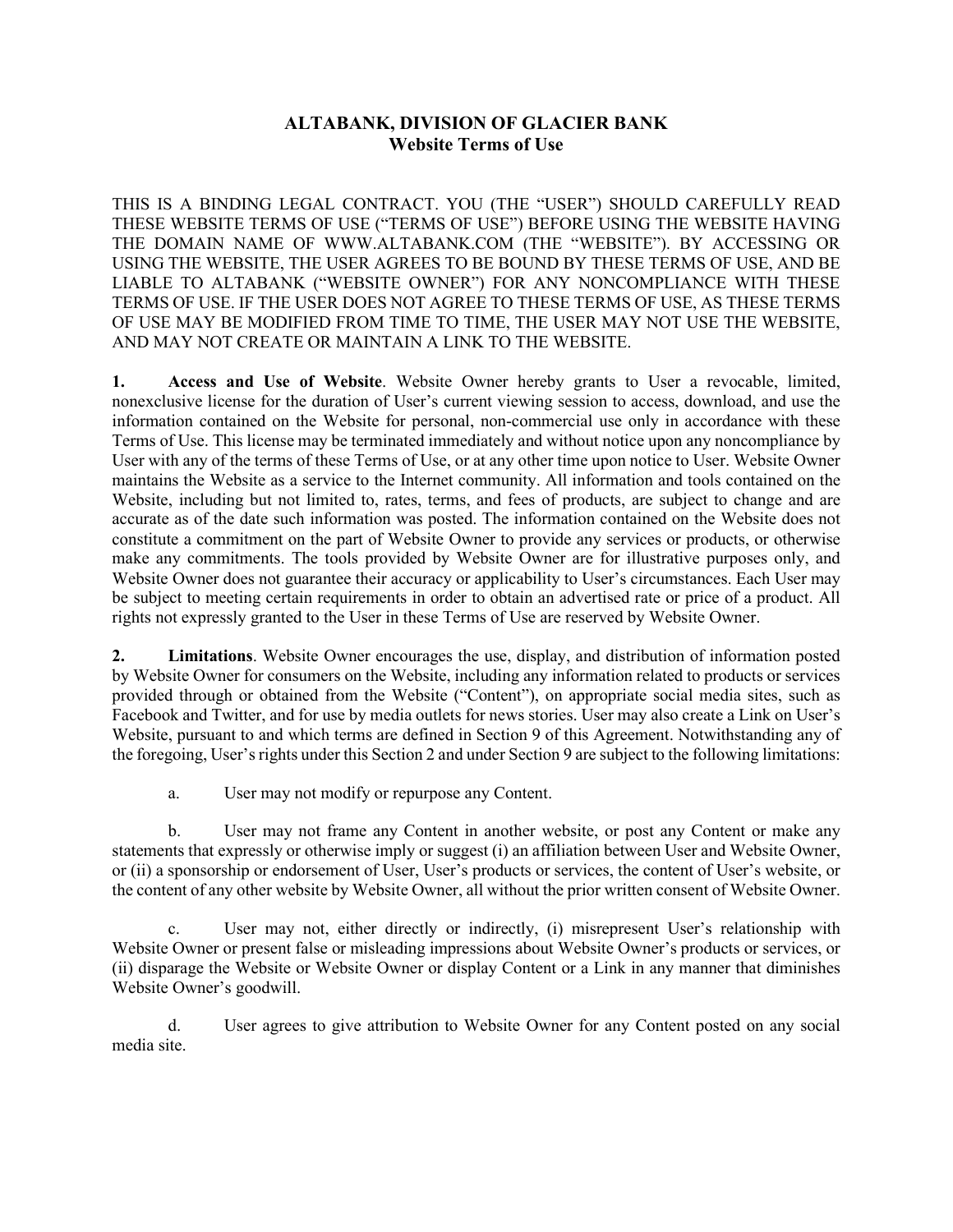e. User may not circumvent any technological measures or features of the Website that are intended to or effectively control access to the Website, or any Content, nor shall User create frames around the Website or otherwise alter the visual presentation of the Website.

f. The Website may contain robot exclusion headers. Except for searches through reputable search engines, such as Google, Bing and Yahoo, User agrees to not use any robot, spider, scraper or other automated means to access the Website for any purpose without the Website Owner's express prior written consent. Additionally, User agrees to not use any mechanism to scrape data from the Website for any purpose without the Website Owner's express prior written consent.

g. User will not take any action that imposes or may impose, in the Website Owner's sole discretion, an unreasonable or disproportionately large load on the Website Owner's infrastructure or interfere or attempt to interfere with the proper working of the Website or any activities conducted on the Website.

h. Any Content or User's Website that contains a Link may not be used for any illegal or unethical purposes, including in connection with any phishing, fraud, or deception, nor may such User's Website contain or display any material that is inappropriate for a professional website.

i. Website Owner reserves the right to refuse the use of or access to the Website for any User for any reason in Website Owner's sole discretion.

**3. Changes to Terms of Use**. Website Owner reserves the right, in its sole discretion, to modify, update, or otherwise revise these Terms of Use at any time. Such revisions shall be effective immediately upon posting revised Terms of Use on the Website. By using the Website or creating, maintaining, or using, if authorized by the Website Owner, a link to the Website, after Website Owner has posted any modifications, updates or revisions, User agrees to be bound by such revised Terms of Use. User shall have the right to immediately terminate these Terms of Use by terminating any use of or access to the Website, if any modification, update, or other change to these Terms of Use is not acceptable to User. In addition to these Terms of Use, additional terms may govern use of certain webpages within the Website or the creation, maintenance and use of a link to the Website, as such terms may be contained on the webpages of the Website. Provided that such additional terms are not contrary to these Terms of Use, by accessing and using such webpages, and creating, using, and maintaining a link to the Website, User agrees to be bound by such terms.

**4. Privacy**. User understands and acknowledges that User's personal data will be collected, protected, and used by Website Owner in accordance with Website Owner's Privacy Policy, which is incorporated in these Terms of Use.

**5. Children's Online Privacy Protection Act**. User agrees and acknowledges that the Website is operated for individual users who are at least thirteen (13) years old, and Website Owner does not knowingly target or collect personal information from anyone under the age of thirteen (13). User represents and warrants that he or she is thirteen (13) years old or older and shall not provide any personal information in violation of the Children's Online Privacy Protection Act, 15 U.S.C. §§ 6501 through 6506. If User knows that its child has provided personal information and such child is under the age of thirteen (13), User should immediately contact Website Owner at (801) 642-3148 or at the address listed for Website Owner in Section 20.a of these Terms of Use.

**6. Social Media Accounts**. User acknowledges and agrees that all information, data, and Content otherwise submitted to or on one or more of the Website Owner's social media accounts will be governed by the terms and conditions detailed in the Website Owner's Social Media Terms of Use.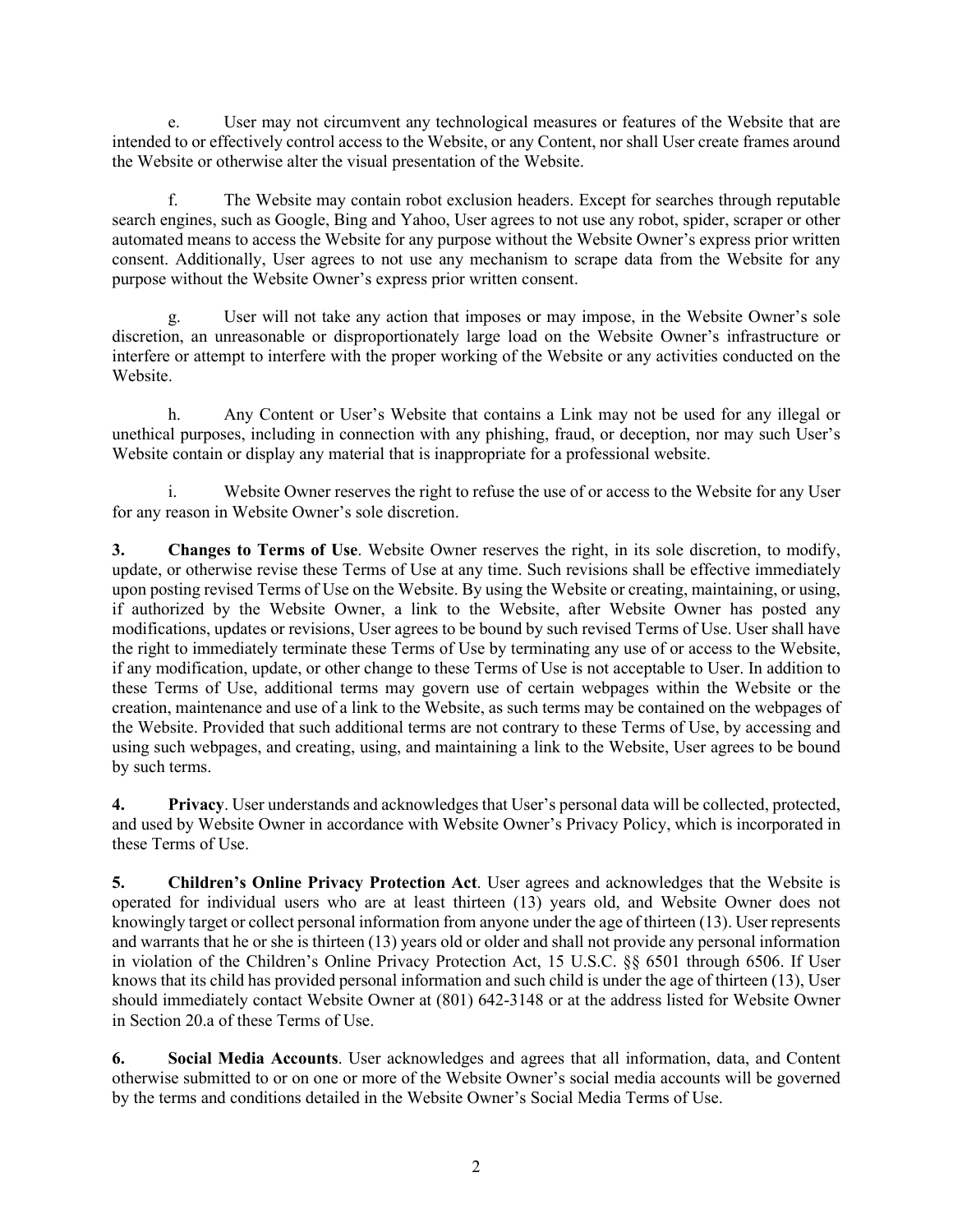#### **7. Intellectual Property Ownership**.

a. User acknowledges and agrees that the trademarks of Website Owner, including the trademarks identified in Section 7.b of these Terms of Use (the "Marks"), the Website, and the look and feel of the Website, to the extent protectable, are proprietary, original works of authorship of Website Owner, or licensors of Website Owner, protected under United States and worldwide copyright, trademark, and trade secret laws of general applicability. User further acknowledges and agrees that all right, title and interest in and to the Marks, the Website, and the look and feel of the Website are and shall remain with Website Owner, or its licensors. User agrees not to contest or infringe on or misappropriate any of these rights, directly or indirectly, at any time. Except as expressly provided under these Terms of Use, User may not use the Marks, or any other trademarks or copyrighted materials appearing on the Website, including without limitation any logos, without the express prior written consent of the owner of the mark or copyright.

b. Notwithstanding the prohibition to use the Marks set forth in Section 7.a of this Agreement, Website Owner hereby grants to User a non-exclusive, non-transferable, revocable license to use the Marks for the sole purpose of (i) identifying the source of any Content displayed or posted by User on any other website to Website Owner pursuant to Section 2.c2.d of this Agreement., (ii) or identifying a product or service offered by Website Owner. When User displays any such Marks, User shall also post a statement on the same webpage that is identical or similar in substance and form to the following: , as applicable:

[Mark]®"[MyRate Checking® or SaveSmart Direct®]® is a federally registered trademark of Altabank."

"[AccountSmart, Altabank, Big City Banking—Small Town Service, BizSmart, BizSmart Advantage, CheckSmart, Community Interest, Equi-Loan, ExpressDeposit, Tele-Banking, or ExpressCollect]TM is a trademark of Altabank"

c. User shall indemnify and hold harmless Website Owner, and its officers, directors, employees, shareholders, managers, members, and agents, from and against any and all claims, demands, liabilities, and actions, including the payment of all legal expenses, including reasonable attorney's fees and costs, arising out of or connected with these Terms of Use, including but not limited to, misappropriation or abuse of any works or the information contained on the Website. Website Owner shall have the right to control its own defense and engage legal counsel acceptable to Website Owner.

**8. Links to Other Websites. The Website may contain links to or be linked from other websites and resources located on servers maintained by third parties over which Website Owner has no control ("Linked Websites"). The Linked Websites are provided for User's convenience and information only and, as such, User accesses them at its own risk. User agrees and acknowledges that the Website Owner is not responsible for, and does not endorse or warrant, the content of or anything that may be delivered to User or User's computer as a result of accessing any Linked Websites, whether or not the Website Owner is affiliated with the owners of such Linked Websites. Without limiting the generality of the foregoing, User shall waive any claims related to, and the Website Owner is not responsible and shall have no liability for, User's access of any information on or use of the Linked Websites, including but not limited to, any viruses or other illicit code that may be downloaded through a Linked Website, or by accessing a Linked Website.**

## **9. Terms for Creation of a Link**.

a. Subject to the limitations set forth in Section 2, User may create a link from the Website only in accordance with these Terms of Use and, specifically, without limitation, this Section 9 of these Terms of Use. Upon User's acceptance of the terms and conditions of these Terms of Use, User is authorized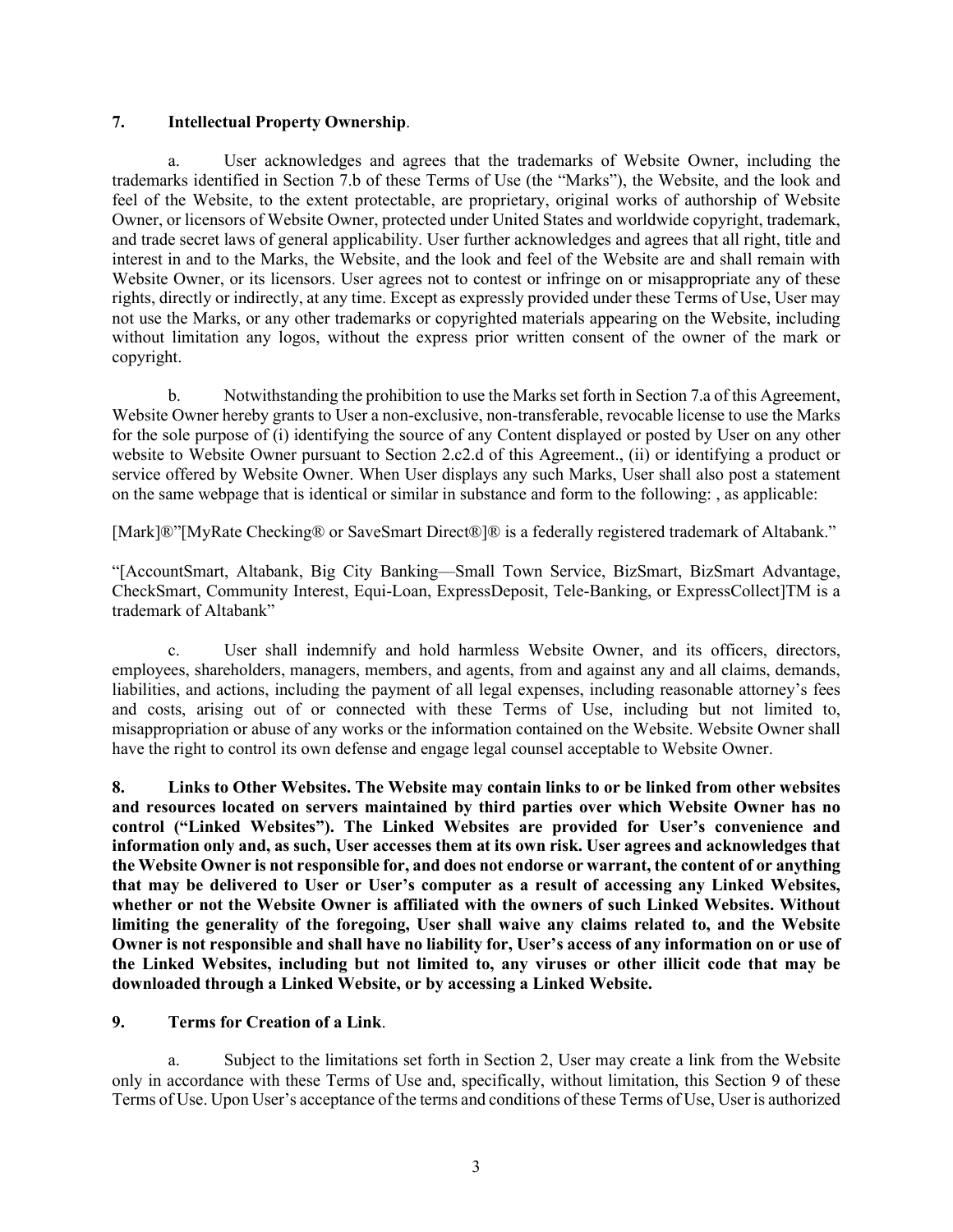to establish a hypertext link (the "Link") from User's website ("User's Website") to the home page of the Website, or other pages of the Website with Content that may used and displayed in accordance with these Terms of Use.

b. User acknowledges and agrees that User is not a publisher, distributor, agent, partner, franchiser or endorser of the Website, and Website Owner is not a publisher, distributor, agent, franchiser or endorser of User's Website. Website Owner retains exclusive editorial control over the Website and has the right to make administrative or operational decisions it deems necessary or desirable in the normal course of business.

c. User warrants to Website Owner that (1) User has duly registered the domain name of User's Website with all applicable authorities and/or has a license to use User's Website, and User possesses all rights necessary to use such domain name for User's Website; and (2) the content of and materials placed on or within User's Website, and any hyperlinks on User's Website, do not and will not (i) infringe upon, misappropriate, or violate any United States copyright, patent, trademark or other proprietary right of a third party, or (ii) violate any applicable law, statute, regulation, or non-proprietary right of a third party.

**10. No Assignment**. User agrees that the license granted in these Terms of Use is personal to User, and User may not assign or transfer any license granted under these Terms of Use, or transfer any rights or delegate any duties under these Terms of Use, to any third party. Any attempt to assign, transfer, or delegate any of User's rights, duties, or obligations under these Terms of Use shall be void.

**11. Interruptions to the Website**. User acknowledges that access to the Website may from time-totime be unavailable to User, whether because of technical failures or interruptions, intentional downtime for service or changes to the Website, or otherwise. User agrees that any modification of the Website, and any interruption or unavailability of access to the Website shall not constitute a default of any obligations of the Website Owner under these Terms of Use, and the Website Owner shall have no liability of any nature to User for any such modifications, interruptions, unavailability, or failure of access.

**12. Copies and Derivative Works**. Except as otherwise expressly provided in these Terms of Use or a separate license agreement with the Website Owner, User may not do any of the following, either directly or indirectly, including assist any other person to do, or otherwise contribute in any way to any of the following:

a. Make any copies of the Website, or any portion of the Website, including any specific information included in the Website;

b. Download, distribute, export, or transmit the Website, or any portion of the Website, including any information included in the Website, to any computer or other electronic device, or transmit electronically, or otherwise, the Website, or any portion of the Website, including any information included in the Website; or

c. Publicly display the Website, or any portion of the Website, including any information included in the Website.

**13. Representations, Warranties, and Covenants**. User represents, warrants, and covenants the following:

a. User shall not use its account to breach the security or gain access to the account of any other User or any password protected, secure or non-public areas of the Website.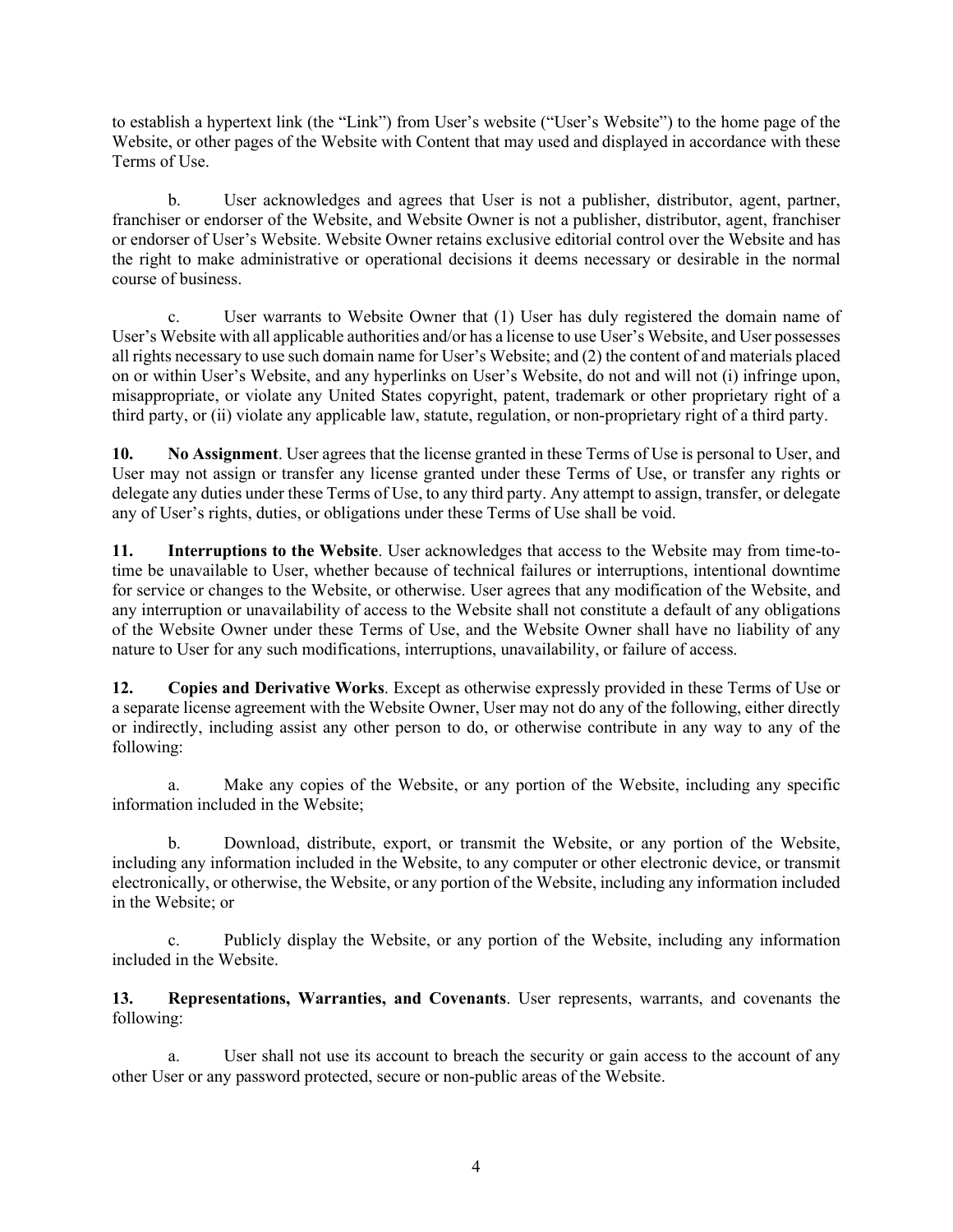b. User shall not use the Website for any purpose that is prohibited by these Terms of Use.

c. By accessing or using the Website, these Terms of Use will be valid, binding and enforceable with respect to User in accordance with these terms. The performance of User's obligations under these Terms of Use will not constitute a default, or an event which with the passage of time, the giving of notice, or both, would constitute a default, under any other agreement by which User is bound. User is not and shall not be under any disability, restriction or prohibition related to use of the Website and the performance of its obligations under these Terms of Use.

**14. Confidential Information**. Any information provided by the Website Owner to User, including without limitation, any password to the Website and any printouts of the Website (collectively "Confidential Information") shall be maintained by User as confidential and available exclusively for User as provided in these Terms of Use. User shall not disclose any Confidential Information to anyone, except as ordered by a court of competent jurisdiction or as otherwise required by law. User shall not disclose any Confidential Information pursuant to a court order or as required by law until User has given the Website Owner ten (10) days prior written notice and an opportunity to oppose such disclosure.

**15. No Warranty**. THE LICENSE GRANTED TO USER UNDER THESE TERMS OF USE IS PROVIDED ON AN "AS IS" AND "AS AVAILABLE" BASIS, WITHOUT ANY WARRANTY OF ANY NATURE. THE WEBSITE OWNER EXPRESSLY DISCLAIMS ANY AND ALL WARRANTIES, WHETHER EXPRESS OR IMPLIED, INCLUDING, WITHOUT LIMITATION, ANY IMPLIED WARRANTIES OF MERCHANTABILITY OR FITNESS FOR A PARTICULAR PURPOSE.

### **16. Limitation of Liability**.

a. THE WEBSITE OWNER'S ENTIRE AND CUMULATIVE LIABILITY TO USER, OR ANY OTHER PARTY, FOR ANY LOSS OR DAMAGES RESULTING FROM ANY CLAIMS, DEMANDS, OR ACTIONS ARISING OUT OF OR RELATING TO THESE TERMS OF USE OR THE WEBSITE SHALL NOT EXCEED AN AMOUNT EQUAL TO \$500.00.

b. WITHOUT LIMITING AND NOTWITHSTANDING THE FOREGOING, IN NO EVENT SHALL THE WEBSITE OWNER BE LIABLE TO USER FOR ANY LOSS OF BUSINESS OR ANTICIPATORY PROFITS OR ANY INDIRECT, SPECIAL, INCIDENTAL, GENERAL, EXEMPLARY OR CONSEQUENTIAL DAMAGES, INCLUDING LOST PROFITS, EVEN IF FORESEEABLE OR IF THE WEBSITE OWNER HAS BEEN ADVISED OF THE POSSIBILITY OF SUCH LOSS, DAMAGE OR EXPENSE.

c. WITHOUT LIMITING THE FOREGOING, USER ACKNOWLEDGES AND AGREES THAT THE WEBSITE OWNER DOES NOT AND CANNOT CONTROL THE FLOW OF DATA TO OR FROM THE WEBSITE AND OTHER PORTIONS OF THE INTERNET. SUCH FLOW DEPENDS IN LARGE PART ON THE PERFORMANCE OF INTERNET SERVICES PROVIDED OR CONTROLLED BY THIRD PARTIES. AT TIMES, ACTIONS OR INACTIONS OF SUCH THIRD PARTIES CAN IMPAIR OR DISRUPT USER'S OR OTHER THIRD PARTIES' CONNECTIONS TO THE INTERNET, OR PORTIONS OF THE INTERNET. ALTHOUGH THE WEBSITE OWNER WILL USE COMMERCIALLY REASONABLE EFFORTS TO TAKE ALL ACTIONS IT DEEMS APPROPRIATE TO REMEDY AND AVOID SUCH EVENTS, THE WEBSITE OWNER CANNOT GUARANTEE THAT SUCH EVENTS WILL NOT OCCUR. ACCORDINGLY, THE WEBSITE OWNER DISCLAIMS ANY AND ALL LIABILITY RESULTING FROM OR RELATED TO SUCH EVENTS.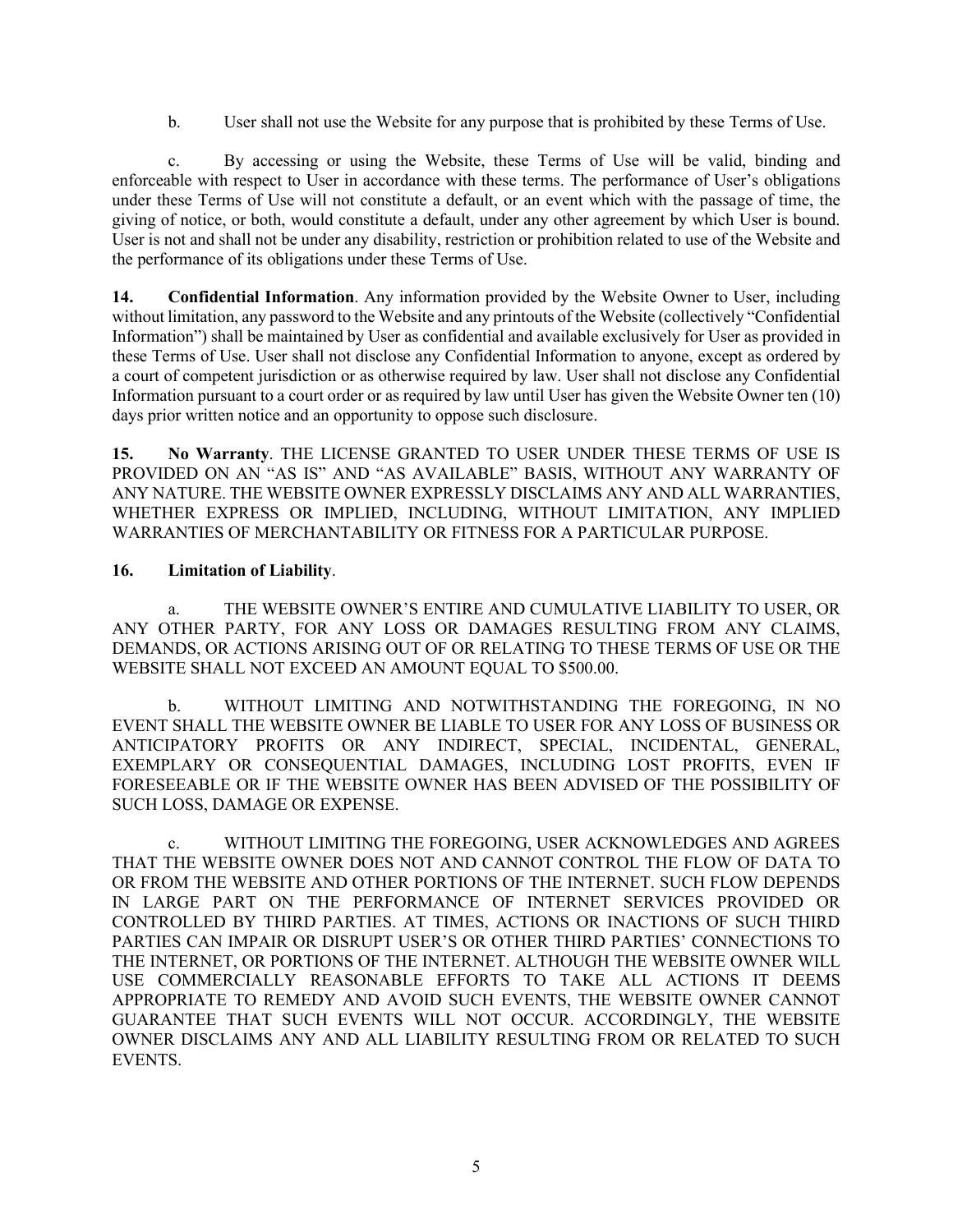**17. Injunction**. The Website Owner and User agree that a breach or violation of Sections 7, 10, 12, 13, 14, and 19 of these Terms of Use will result in immediate and irreparable injury and harm to the Website Owner. In such event, the Website Owner shall have, in addition to any and all remedies of law and other consequences under these Terms of Use, the right to an injunction, specific performance or other equitable relief to prevent the violation of the obligation under these Terms of Use; provided, however, that, this shall in no way limit any other remedies which the Website Owner may have, including, without limitation, the right to seek monetary damages.

## **18. Termination**.

a. The Website Owner may at any time and without notice terminate User's license upon the occurrence of any of the following events: (1) User requests in writing to the Website Owner that its license be terminated; or (2) User defaults under any material term or condition of these Terms of Use.

b. Upon termination of User's license granted in these Terms of Use, User agrees to immediately destroy any printouts or copies of the Website in User's possession or under User's control, all licenses granted and all services provided to User under these Terms of Use shall terminate, and User agrees to terminate its access to and use of the Website. Specifically, Website Owner may terminate User's access to the Website, and User's passwords shall be disabled.

**19. Proprietary and Other Notices**. User agrees that it will not alter or remove any trademarks or copyright notices or other notices and disclaimers located or used on, or in connection with, the Website or any printouts of the Website allowed under these Terms of Use.

## **20. General**.

a. Notices. All notices, demands, or consents required or permitted under these Terms of Use shall be in writing and shall be delivered personally; sent by registered or certified mail, return receipt requested; or by a reputable overnight courier service, to the appropriate party at the following addresses:

If to User:

At User's street address or e-mail maintained by the Website Owner.

If to the Website Owner:

Altabank, 33 East Main Street, American Fork, UT 84003, Attn: Legal Department

The foregoing addresses may be changed from time-to-time by delivering notice of such change, referencing these Terms of Use, to the other party.

b. Governing Law; Submission to Jurisdiction. These Terms of Use shall be governed by and construed in accordance with the laws of the state of Utah. User acknowledges that by using the services provided under these Terms of Use, User has transacted business in the state of Utah. By accessing the Website, User voluntarily submits and consents to, and waives any defense to the jurisdiction of courts located in Salt Lake County, state of Utah, as to all matters relating to or arising from these Terms of Use.

c. Costs of Litigation. If any action is brought by either party against the other party regarding the subject matter of these Terms of Use, the prevailing party shall be entitled to recover, in addition to any other relief granted, reasonable attorney's fees, costs, and expenses of litigation.